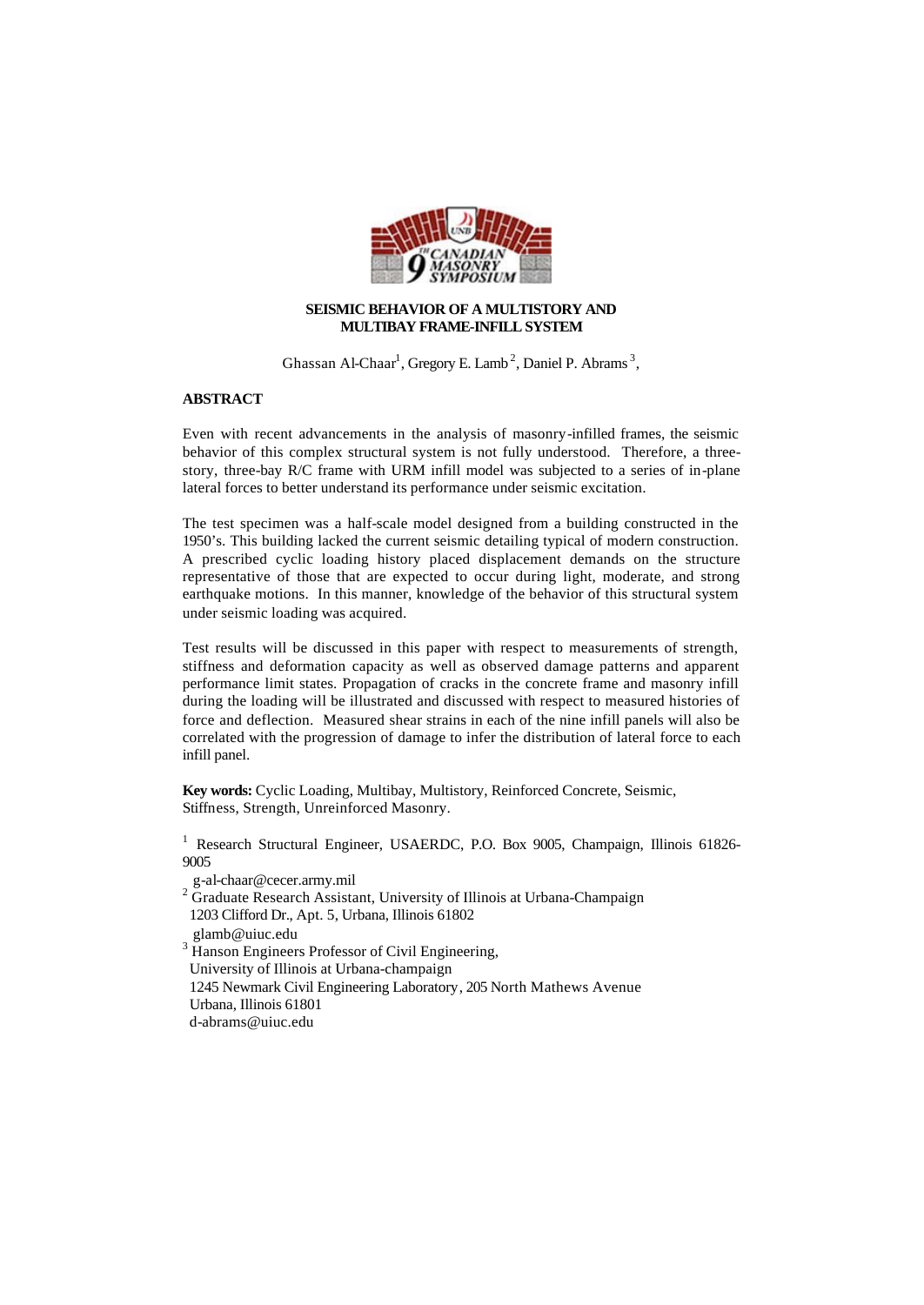were placed on each floor of the half-scale specimen. Approximately 4.38 N/mm of additional vertical load per floor was applied in this method. Once the lead ingots were in place, a cyclic loading protocol for the third floor was chosen. Several methods were considered, but the CUREe method (Krawinkler 2000) seemed best suited for the testing of the half-scale model. This method incorporated trailing cycles which stabilize the force-displacement relationship before reaching the next primary cycle.

After choosing the CUREe loading history, a few modifications to the method needed to be implemented. Adjustments allowing for a test duration of three hours, a maximum third floor displacement of three inches, and 40 complete cycles were employed. Selecting a maximum third floor displacement of three inches along with 40 complete cycles was incorporated to ensure that sufficient degradation of strength had occurred by the completion of the test. The test length of approximately three hours was chosen in order to allow for adequate time to monitor test data and specimen performance during the test. The resulting cyclic loading history is presented in Figure 2. The drift ratio, as used in Figure 2, refers to the third floor displacement over the entire height of the halfscale model.

After choosing a displacement history for the third floor, a method of force-controlled loading was established for the first and second floors. As the third floor was displaced according to the Modified CUREe loading history, the ratio of load placed on the first and second floors relative to the third floor was kept constant. This ratio was based on the vertical distribution of mass contributing to seismic forces and was calculated according to the International Building Code 2000. The load ratios gave an approximate inverse triangular vertical distribution of lateral seismic force.

#### **EXPERIMENTAL RESULTS**

# **Material Properties**

Comprehensive material testing was conducted in order to find the engineering properties of the construction materials used for the experimental model. The most important of these values are given in Table 1.

| Floor | Concrete<br>Compressive<br>Strength (kPa) | Masonry<br>Prism<br>Strength (kPa) | <b>Steel</b><br>Reinforcing<br><b>Bars</b> | Nominal<br>Area<br>$\rm (mm^2)$ | Yield<br>Strength<br>(MPa) |
|-------|-------------------------------------------|------------------------------------|--------------------------------------------|---------------------------------|----------------------------|
|       | 33410                                     | 5426                               | D <sub>2</sub>                             | 13                              | 324                        |
| 2     | 30100                                     | 6743                               | #3                                         | 71                              | 427                        |
| 3     | 18060                                     | 6019                               | 6 gage                                     | 18                              | 400                        |

# Table 1. Material Properties.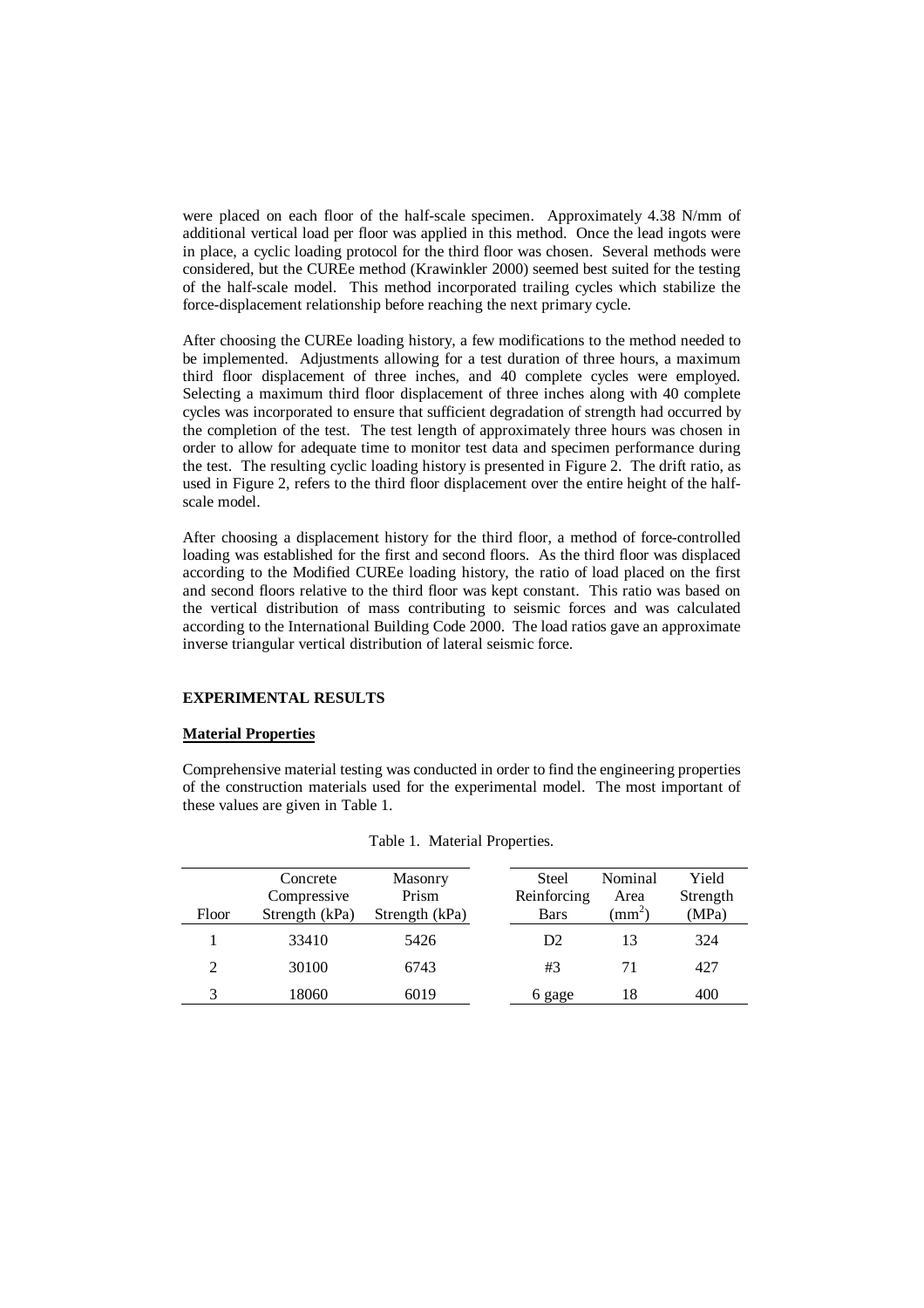#### **Load-Deflection Behavior**

Applying the proposed loading histories on the test specimen resulted in the forcedeflection relations shown in Figure 3. The load plotted on the ordinate is the accumulated story shear for each floor level. The drift ratio, plotted on the abscissa, is defined as the interstory displacement divided by the story height given as a percent. The hysteresis for each floor will be discussed in order to explain the behavior of the test specimen.

The peak load for the experimental model occurred during the  $21<sup>st</sup>$  cycle at a corresponding first floor story shear of 143.28 kN. The second and third floors had story shears of 110.76 and 63.03 kN, respectively, during the positive stroke of this cycle. During the negative stroke, the story shear for the first, second, and third floors were 129.08, 102.66, and 61.83 kN, correspondingly. The associated drift ratios at peak load in the positive stroke direction were 0.115%, 0.207%, and 0.069% for the respective floors. For the negative stroke direction, values of 0.088%, 0.354%, and 0.054% occurred for the drift ratio in the first, second, and third floors, accordingly. These values, along with the applied peak load for each floor, are summarized in Table 2.

Table 2. Peak Load and corresponding Story Shear and Drift Ratio for each floor.

|       | Peak Load (kN) |       |        | Story Shear (kN) |         | Drift Ratio $(\%)$ |
|-------|----------------|-------|--------|------------------|---------|--------------------|
| Floor | $+$            | -     | $^+$   | -                | $\,+\,$ | -                  |
| 3     | 63.03          | 61.83 | 63.03  | 61.83            | 0.069   | 0.054              |
|       | 47.73          | 40.83 | 110.76 | 102.66           | 0.207   | 0.354              |
|       | 32.52          | 26.42 | 143.28 | 129.08           | 0.115   | 0.088              |

Note: + and - refer to the direction towards and away from the reaction structure, respectively.

The remaining 19 cycles, up to an absolute third floor displacement of three inches, were sufficient in reaching the residual strength of the test specimen. The drift ratios and associated lateral loads during the last primary cycle (cycle 38) are summarized in Table 3.

|       | Lateral Load (kN) |       | Max. Drift Ratio (%) |       |  |
|-------|-------------------|-------|----------------------|-------|--|
| Floor |                   |       | $^{+}$               |       |  |
| 3     | 48.44             | 46.75 | 0.488                | 0.186 |  |
| 2     | 35.99             | 30.25 | 2.083                | 2.667 |  |
|       | 25.58             | 18.64 | 2.088                | .979  |  |

Table 3. Maximum Drift Ratio and corresponding Load for each floor.

From Figure 3, the drift ratio of the third floor after the peak load was much less than the values observed in the first or second floors. The main cause of this behavior was due to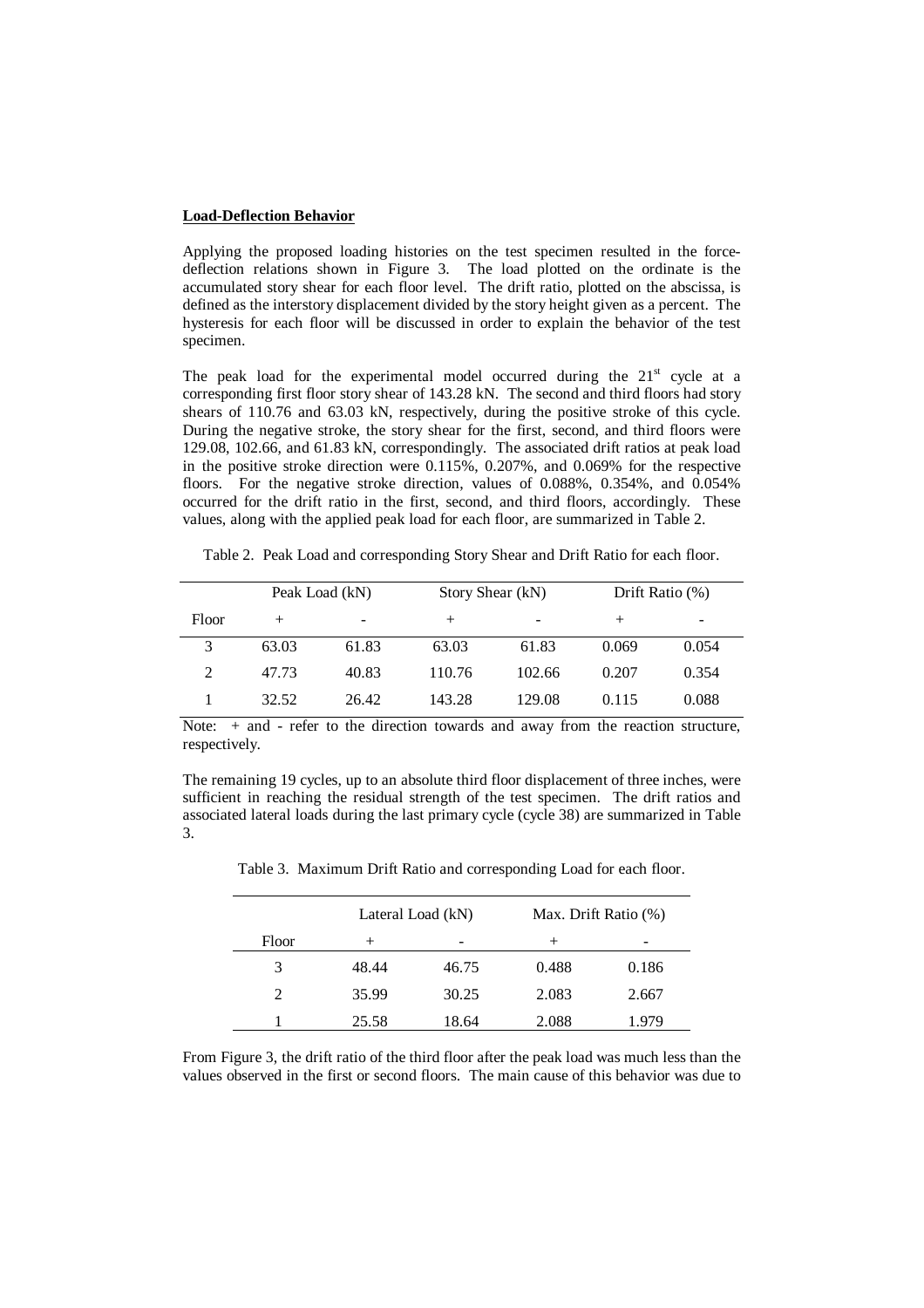the prescribed inverse triangular distribution of lateral forces specified in IBC 2000 and the resulting story shear distribution shown in Table 4. The story shear on the first and second floors was roughly double the value applied to the third floor. This story shear distribution caused the drift ratios for the first and second floors to be much greater than the third floor. The relatively high values of drift ratio in the lower levels caused these panels to crack first. Once cracked, the difference in drift ratio between the third floor and the lower levels was amplified.

The prescribed distribution of story shear was also one of the causes of the first masonry cracks developing on the second floor rather than the first floor at the peak load. During the peak load, cracks emerged in every masonry panel on the second floor, while only one crack appeared in the masonry on the first floor. In addition to the vertical distribution of story shear, the possibly more important factor that caused this behavior was the distribution of vertical load from the dead weight of the test specimen and the lead ingots. Each floor was loaded similarly, leading to the accumulated vertical load distribution given in Table 4.

The total vertical load on the first floor was 1.5 times the value of the second floor. However, the story shear in the first floor was only 1.27 times the value of the second. The large increase in accumulated vertical load relative to story shear from the second to the first floor was one explanation for only one crack appearing in the first floor during the peak load. Conversely, the second floor, with one-third less total vertical load, still experienced a relatively large story shear of approximately 79% of the first floor value. This large story shear coupled with a smaller vertical load decreased the lateral load capacity of the second floor. Therefore, significant cracking occurred on this level during the peak load.

| Floor        | Lateral Load<br>Distribution (% of V) | <b>Story Shear</b><br>Distribution (% of V) | Accum. Vertical Load<br>Distribution $(\%$ of P) |
|--------------|---------------------------------------|---------------------------------------------|--------------------------------------------------|
| 3            | 46%                                   | 46%                                         | 33%                                              |
| 2            | 33%                                   | 79%                                         | 67%                                              |
| $\mathbf{v}$ | 21%<br>$\sim$ 1 $\sim$ $\sim$ $\sim$  | 100%<br>$\sim$                              | 100%<br>$\cdots$ $\cdots$ $\cdots$               |

Table 4. Lateral Load, Story Shear, and Vertical Load Distribution for each floor.

Note: V represents the Base Shear, and P symbolizes the Total Applied Vertical Load.

After cracking occurred in floors one and two, the imposed displacement on the third level from the Modified CUREe load protocol was mostly taken from these lower levels. The cracking of the masonry panels in the lower levels caused a significant loss in stiffness for floors one and two. This caused the majority of the displacement required of the third floor to be captured by the first and second floors. Therefore, the large increase in drift ratio for the first and second floors after peak load and the relatively small increases in drift ratio for the third floor during this time, as shown in Figure 3, can be explicated by this phenomenon. In addition, the observation of relatively few cracks in the third floor during testing was consistent with the small values of drift ratio achieved on this floor. Furthermore, the distribution of displacements, as a percentage of the third floor displacement, before and after cracking is shown in Table 5. After cracking, the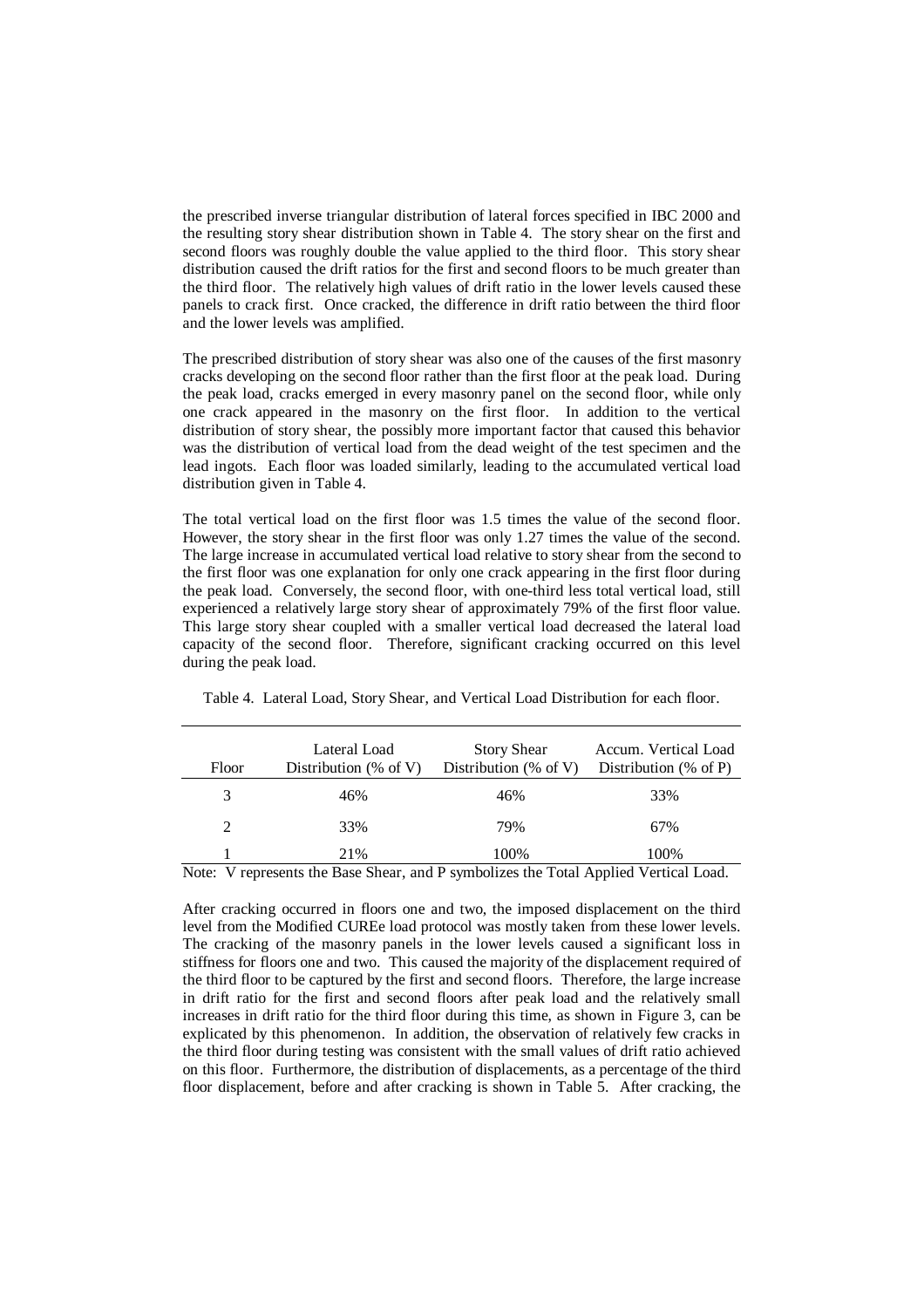displacement distribution increased by 71% and 21% in the first and second floors, respectively. This illustrates that the accumulation of displacements in the first and second floors after cracking caused the minimal additional accrual of drift ratio in the third floor after the peak load.

| Floor | Before Cracking | After Cracking | Percent Increase |
|-------|-----------------|----------------|------------------|
| 3     | $100\%$         | $100\%$        |                  |
|       | 80 %            | $97\%$         | 21 %             |
|       | 23 %            | 40 %           | 71 %             |

Table 5. Displacement Distribution (% of  $3<sup>rd</sup>$  Floor) before and after Cracking.

The significant cracking in floors one and two also caused the hysteresis of floor three to become asymmetric as shown in Figure 3. The negative drift ratio of the third floor hysteresis was much less than the drift ratio in the positive direction. The main cause of this asymmetry stemmed from the considerable cracking in the lower-left quadrant of the second floor masonry panels observed during testing and illustrated in Figure 4. These cracks near the toe of the masonry panels caused a considerable decrease in stiffness of the second floor in the negative stroke direction, i.e. in the direction away from the reaction structure. In effect, the second floor attracted the most interstory displacement in the negative stroke direction after cracking. This phenomenon left the third floor with little needed additional drift in order to comply with the specified displacement from the loading protocol.

Besides examining the hysteresis curves, another method for investigating stiffness degradation was utilized in this experiment. Stiffness for each primary cycle, starting with cycle 14, was calculated by measuring the slope of a straight line connecting the peak load during that cycle to the origin of a story shear versus interstory displacement graph. Using this method, values of "stiffness" for each primary cycle for both stroke directions were computed and summarized in Table 6. The average stiffness is computed as the average of the stiffness in the positive and negative stroke directions.

|       |        | First |         |        | Second |                |      | Third |         |
|-------|--------|-------|---------|--------|--------|----------------|------|-------|---------|
| Cycle |        | Floor |         |        | Floor  |                |      | Floor |         |
| No.   | $^{+}$ | -     | Average | $^{+}$ | -      | Average        | $^+$ | -     | Average |
| 14    | 237    | 175   | 206     | 67     | 54     | 61             | 121  | 102   | 112     |
| 21    | 85     | 95    | 90      | 37     | 19     | 28             | 60   | 74    | 67      |
| 25    | 38     | 44    | 41      | 20     | 12     | 16             | 33   | 61    | 47      |
| 29    | 26     | 29    | 27      | 12     | 8      | 10             | 28   | 48    | 38      |
| 32    | 12     | 18    | 15      |        | 4      | 6              | 16   | 31    | 23      |
| 35    | 7      | 7     | 7       | 4      | 3      | 4              | 9    | 20    | 14      |
| 38    | 4      | 3     | 3       | 3      | 2      | $\overline{2}$ | 6    | 16    | 11      |

Table 6. Stiffness (kN/mm) of each floor during Primary Cycles.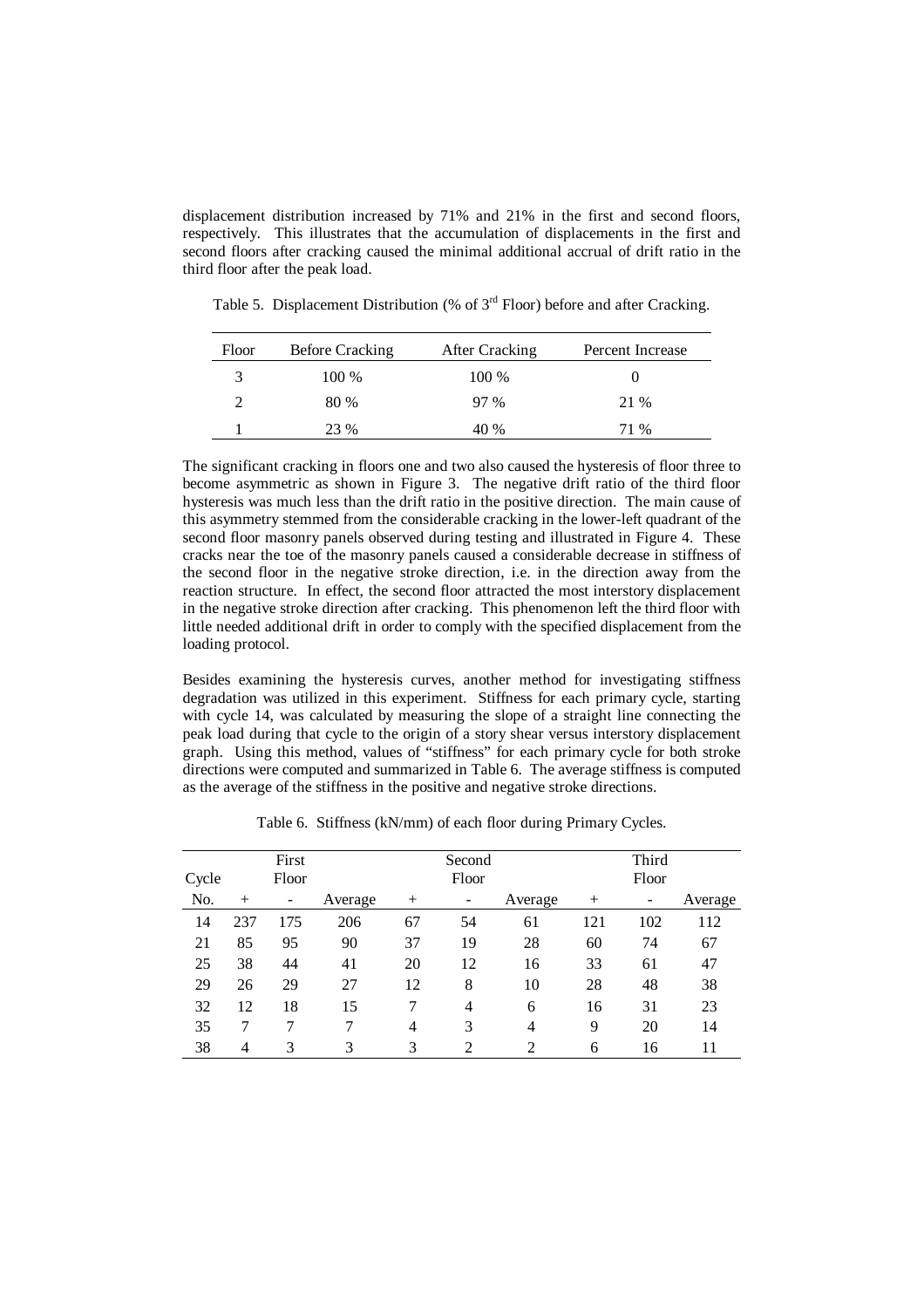This table illustrates the stiffness degradation which occurred throughout the extent of the test. All floors showed significant loss of stiffness by the completion of the test. The percent of initial stiffness remaining by cycle 38 for floors one, two, and three were 1%, 3%, and 10%, respectively. This exemplifies the concentration of damage to the first and second floors, while the third floor remained mostly intact. One interesting note, the initial stiffness (cycle 14) of the second floor was considerably less than that of floors one and three. No reasonable explanation can be given in view of the fact that the material tests performed for the second floor showed no signs of weak materials.

# **Diagonal Masonry Panel Strain Distribution**

The diagonal strain distribution in the masonry panels will be discussed in order to infer the distribution of lateral force. Location of panels with large diagonal deformations will be found from the data. Strain distributions at peak load and cycle 29 will be discussed. Cycle 29 imposed panel displacements of 5 mm, which was the maximum range of the LVDTs. Therefore, readings after this cycle were inconclusive. Since only one LVDT was used for each panel, compressive displacements were obtained only in the positive stroke direction. Therefore, only masonry panel strain distributions in this direction will be discussed. The values of panel strain were normalized to the panel which had the largest displacement during that cycle. Therefore, a value of 100% represents the panel which had the largest displacement, and a value of 50% signifies a diagonal panel displacement of half of the maximum during that cycle. The masonry panel identification scheme used in this section is shown in Figure 5.

From Figure 6, the panel strain distribution at peak load during the positive stroke cycle is shown normalized to panel 2A. The observation of the first cracks occurring in the second floor during this cycle, especially the center panel, was consistent with the large strains on this level. Another observation is the strain in Bay A was larger in magnitude than the strain in Bay C for the first and second floors. This difference in strain can be attributed to the overturning moment from the application of the loading history. The combination of vertical load, lateral force, and overturning moment caused strains in the lower levels of Bay A to be appreciably larger than the corresponding strains in Bay C. The strain in Panel 2A was approximately 38% larger than the value for Panel 2C. On the first floor, where the overturning moment was at a maximum, the strain in Panel 1A was roughly 170% larger than the value in Panel 1C. Conversely, in the third story, where the vertical and lateral load was at a minimum, the overturning moment was negligible and resulted in relatively small strains in Panels 3A and 3C.

In Figure 7, the panel strain distribution for cycle 29 is given. Diagonal panel displacements of 5 mm, the maximum range of the LVDTs, were achieved during this cycle. The strain in each panel was normalized to panel 2A, which once again had the highest recorded value of displacement.

The strain distribution during cycle 29 mimicked the behavior seen during the peak load. The largest deformations once again occurred on the second floor. Furthermore, the lopsided distribution of panel strain due to overturning moment effects was also still present. However, this effect was only appreciable in the first story during this cycle where Panel 1A had almost 3 times the deformation as Panel 1C. The third floor masonry panels remained generally unaffected by the loading history with relatively small strains and no perceivable overturning moment effects.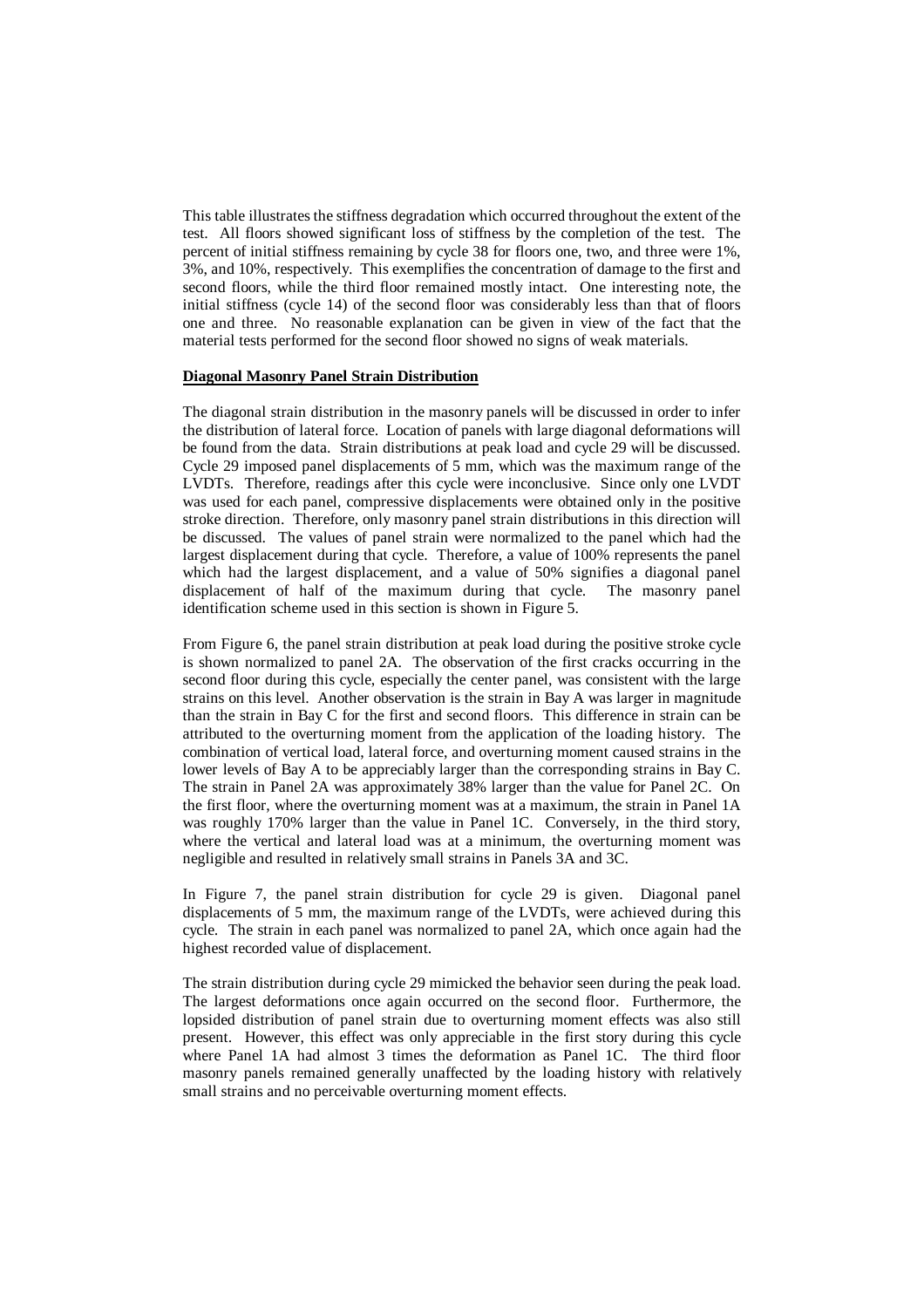## **CONCLUSIONS**

This paper presented the results from the cyclic loading of a three-story, three-bay R/C frame with URM infill half-scale model. Discussion was provided to assist in understanding the behavior of this complex structural system. The successful completion of this test provided the following conclusions.

- 1. Behavior was dominated by the R/C frame, with cracking of the unreinforced concrete masonry infills following distortions of the frame. Thus, undesirable forces were not perceivably delivered to the frames from the infills, which could be the case with stronger and stiffer panels.
- 2. Damage to the R/C frame consisted of flexural and shear cracking of the concrete, and yield of reinforcement in the beams and columns. A follow-up investigation is examining the effectiveness of repair measures for these members.
- 3. Despite the non-ductile detailing of frame reinforcement, the shape of the overall force-deflection relations were similar to those for frames with more modern detailing, though strength and stiffness deterioration was more pronounced with the 1950-vintage construction.

## **REFERENCES**

ACI Committee 318, "Building Code Requirements for Reinforced Concrete (ACI 318- 51)" American Concrete Institute, Detroit, Mich., 1951.

International Code Council (2000), *International Building Code 2000*, Virginia.

Krawinkler, H., Parisi, F., Ibarra, L., Ayoub, A., Ricardo, M. "Development of a Testing Protocol for Wood Frame Structures," Stanford University, April 2000 draft.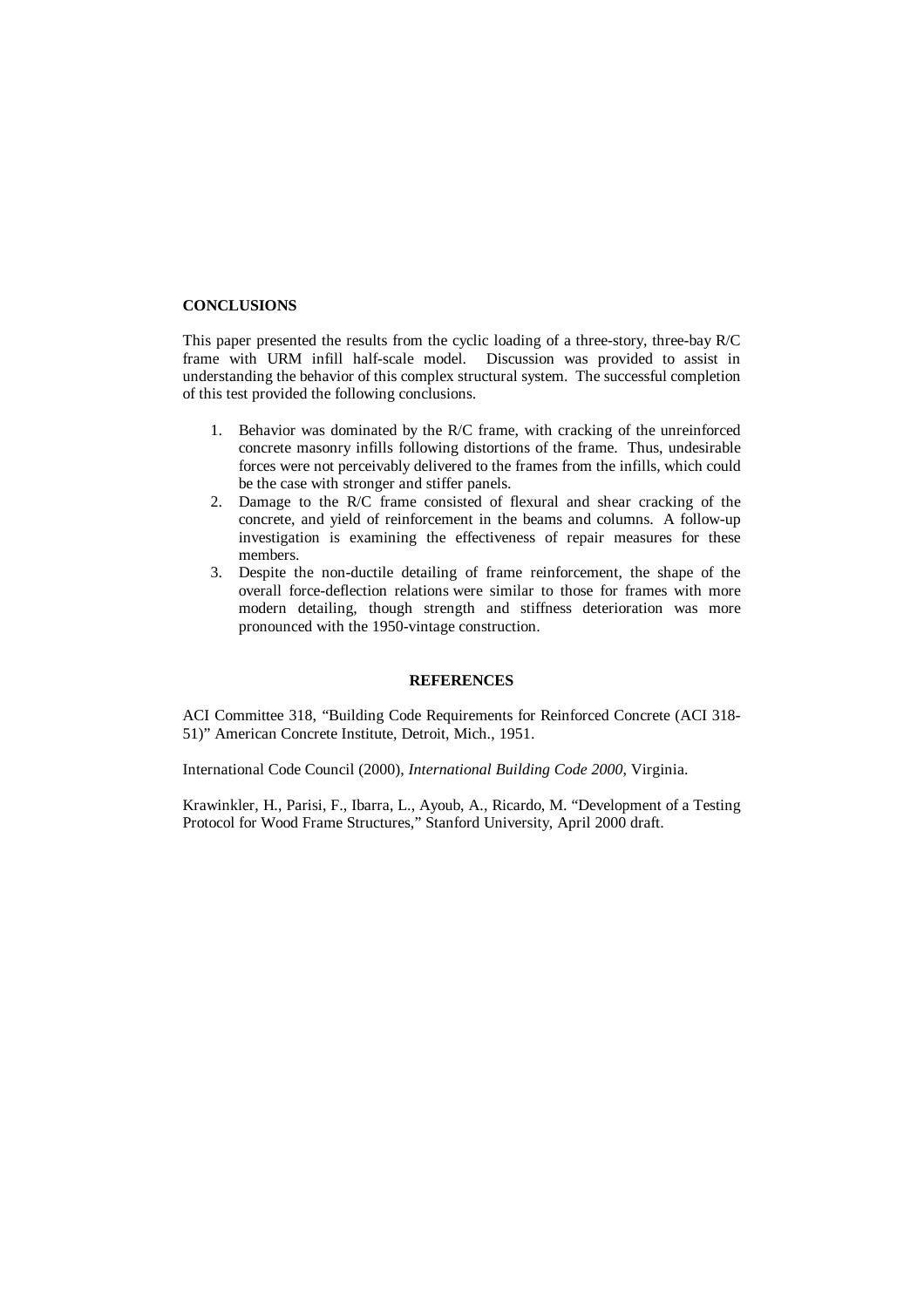

Figure 1. Half-Scale Experimental Model.



Figure 2. Modified CUREe Loading History.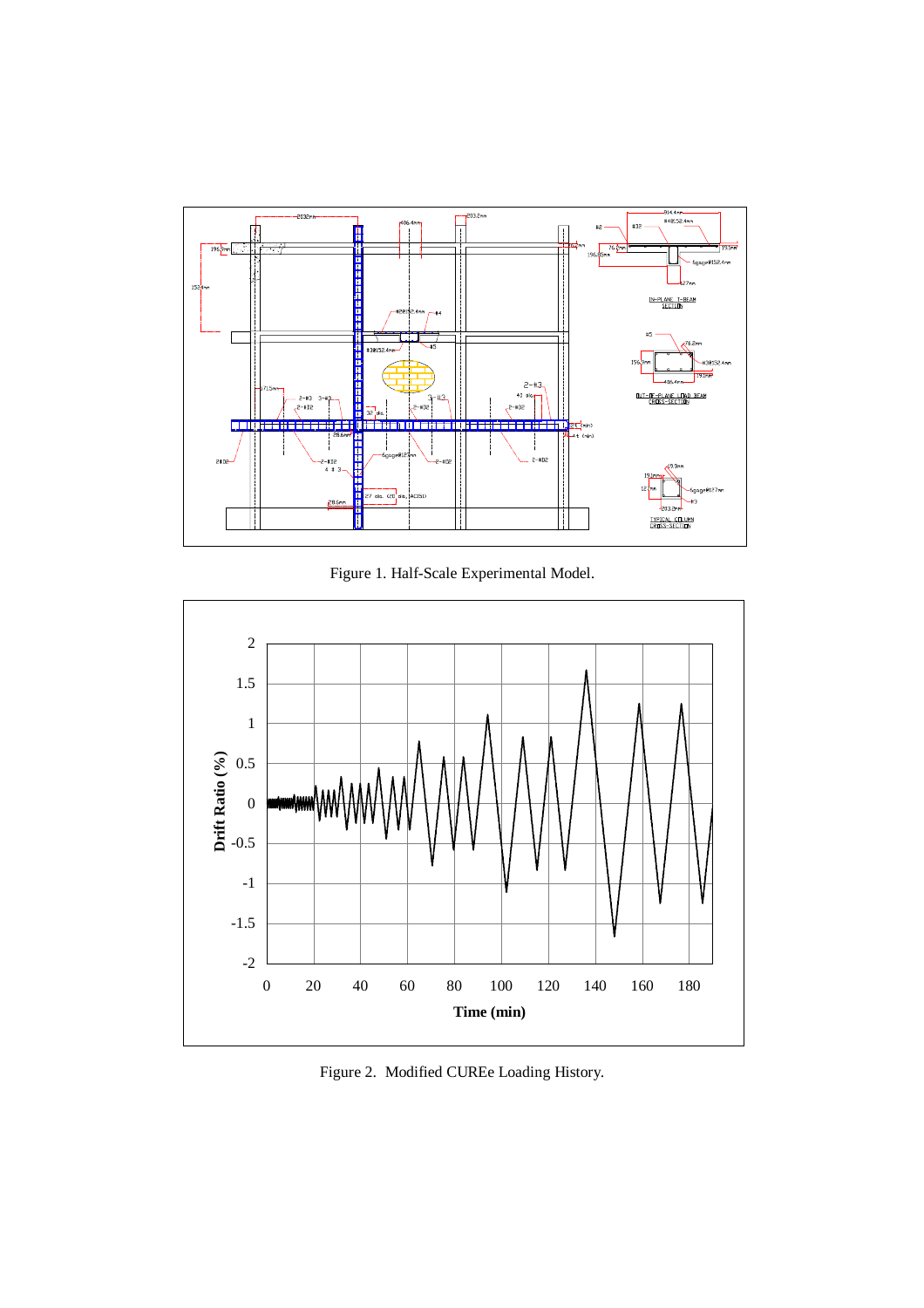

Figure 3. Story Shear versus Drift Ratio for Floors 1 through 3.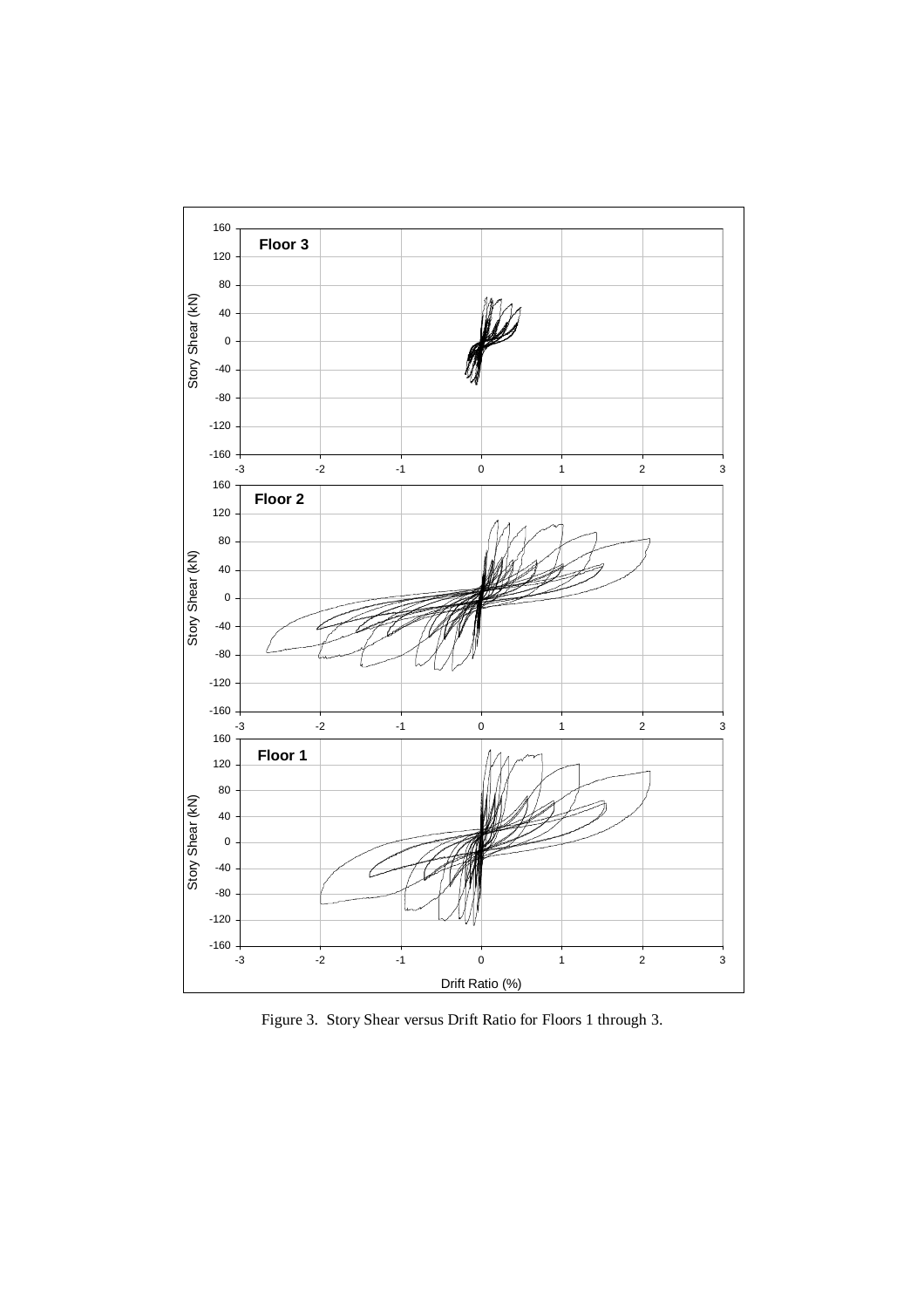

Figure 4. Cracking in Experimental Model during Testing.



Figure 5. Identification Scheme used for the masonry panels.